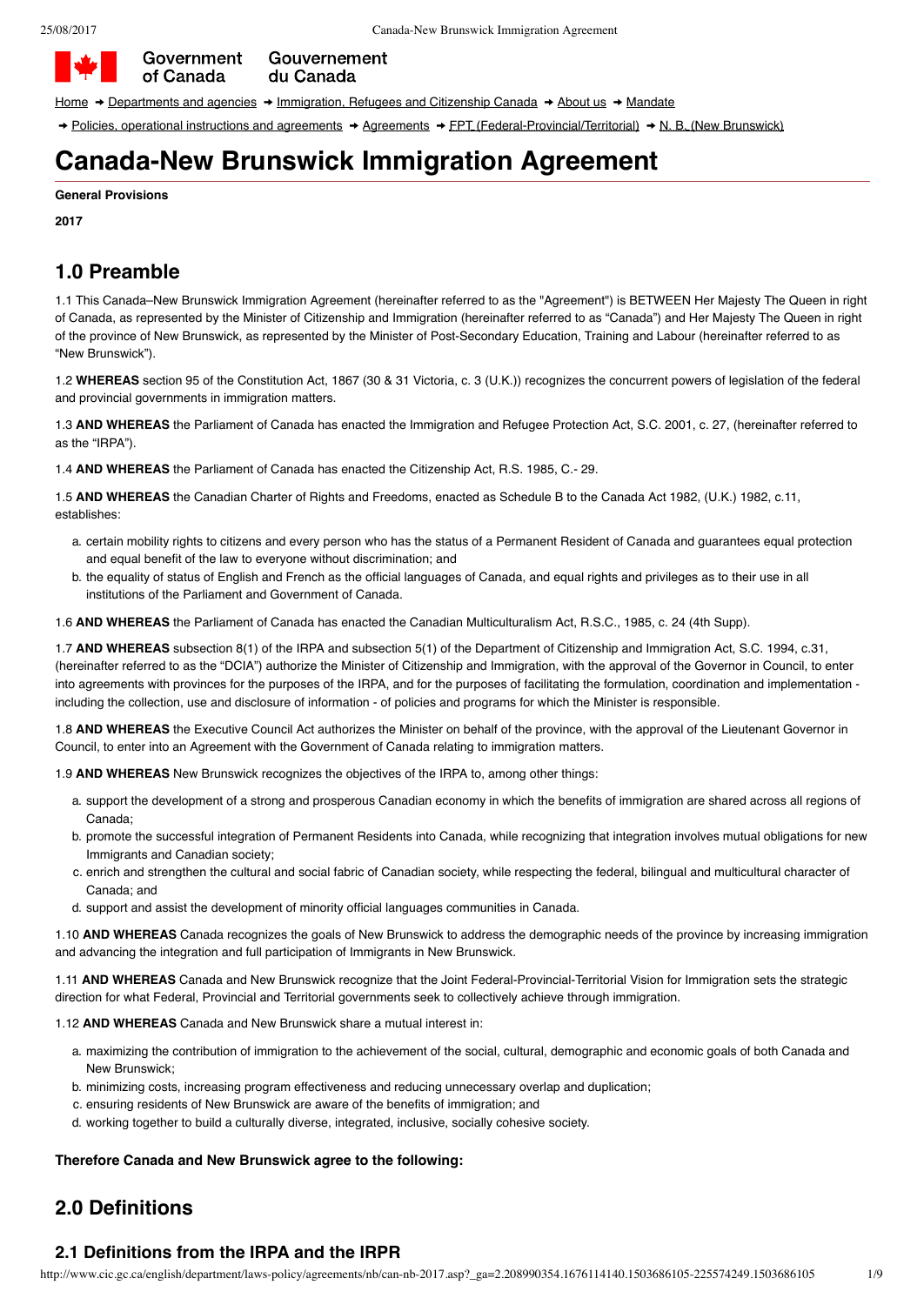For the purposes of this Agreement:

- a. words used in this Agreement which are defined in the IRPA or in the Immigration and Refugee Protection Regulations (hereinafter referred to as the "IRPR"), have the same meaning as in the IRPA or the IRPR;
- b. a reference to the IRPA or the IRPR is a reference to the Act or those Regulations, as amended from time to time; and
- c. where a definition given in this Agreement is inconsistent with a definition given in the IRPA or the IRPR, the definition in the IRPA or the IRPR will prevail.

## **2.2 Definitions in this Agreement**

For the purposes of this Agreement:

- a. "Agreement" means these General Provisions and all Annexes attached hereto as may be amended from time to time;
- b. "Convention Refugee" is a person defined under section 96 of the IRPA;
- c. "Designated Representatives" are the primary contacts for both Canada and New Brunswick who are responsible for the interpretation, inquiries, and requests for amendments to this Agreement;
- d. "Dispute" means a conflict or disagreement between the Parties respecting:
	- i. the interpretation, application, or implementation of this Agreement; or the IRPA or IRPR; or ii. a breach or anticipated breach of this Agreement;
- e. "Focal Points" means the primary contacts for the Parties responsible for monitoring the implementation of the Annexes under this Agreement; this includes the interpretation, inquiries, and requests for amendments of the Annexes, addressing any issues that arise, and compliance with the provisions of the Annexes;
- f. "French-Speaking Immigrant" means an immigrant for whom French is the first Canadian official language of usage;
- g. "Immigrant" means a Permanent Resident, including Convention Refugees abroad and humanitarian-protected persons abroad resettled to Canada, and protected persons in Canada;
- h. "Local Government" means the council of a municipality or the board of a regional district;
- i. "Party" means Canada or New Brunswick and "Parties" means Canada and New Brunswick;
- j. "Persons in Urgent Need of Protection" means, in respect of members of the Convention Refugee abroad or the country of asylum class, that their life, liberty or physical safety is under immediate threat and, if not protected, the persons are likely to be: killed, subjected to violence, torture, sexual assault or arbitrary imprisonment; or returned to their country of nationality; or their former habitual residence;
- k. "Processing Pause" means that Provincial Nominee certificates and/or applications related to those certificates under Dispute will no longer be accepted by the Department of Citizenship and Immigration and returned; and that processing will cease on those Provincial Nominee applications under Dispute until the Dispute is resolved;
- l. "Provincial Nominee" means a person who is a member of the Provincial Nominee class;
- m. "Provincial Nominee Program" means a program for provincial nominations as per agreements entered into pursuant to subsection 8(1) of the
- IRPA and subsection 5(1) of the DCIA; n. "Refugee" means a protected person under the IRPA;
- o. "Resettlement Assistance" means services to support the immediate and essential needs of Specified Humanitarian Persons Resettled from Abroad;
- p. "Special Needs Persons" means persons who have a greater need for settlement and integration services than other Refugees owing to personal circumstances, including: family size and composition; trauma resulting from violence or torture; medical conditions; and/or the effects of systemic discrimination;
- q. "Specified Humanitarian Persons Resettled from Abroad" means persons selected by Canada abroad and identified as requiring government assistance, persons who are admitted to Canada through blended initiatives such as the Joint Assistance Program, or other initiatives where Canada and private sector or non-governmental sponsoring groups share in the provision of income support and immediate essential services;
- r. "Temporary Resident," means a temporary foreign worker, an international student, a visitor or a temporary resident permit holder; and
- s. "Vulnerable Persons" means, in respect of Convention Refugees or persons in similar circumstances, that the persons have a greater need of protection than other applicants for protection abroad because of their particular circumstances that give rise to a heightened risk to their physical safety.

## **3.0 Purpose and Objectives**

## **3.1 Purpose**

3.1.1 This Agreement is to further strengthen the long-term partnership between the Parties with respect to immigration. For the purpose of this Agreement, it defines the respective roles and responsibilities of the Parties relating to Immigrants and Temporary Residents under the IRPA.

## **3.2 Objectives**

3.2.1 The objectives of this Agreement are, while respecting the jurisdiction of each Party, to:

- a. maintain and enhance a positive relationship between Canada and New Brunswick related to the appropriate level and composition of Immigrants to the Province, acknowledging their respective roles for the promotion, recruitment, selection and admission of Immigrants and Temporary Residents, and the settlement and integration of Immigrants to New Brunswick;
- b. respond to New Brunswick's current and emerging social, demographic, economic development and labour market priorities through immigration policies and programs; recognizing the role of immigration in supporting the economic development of communities in New Brunswick, including francophone communities;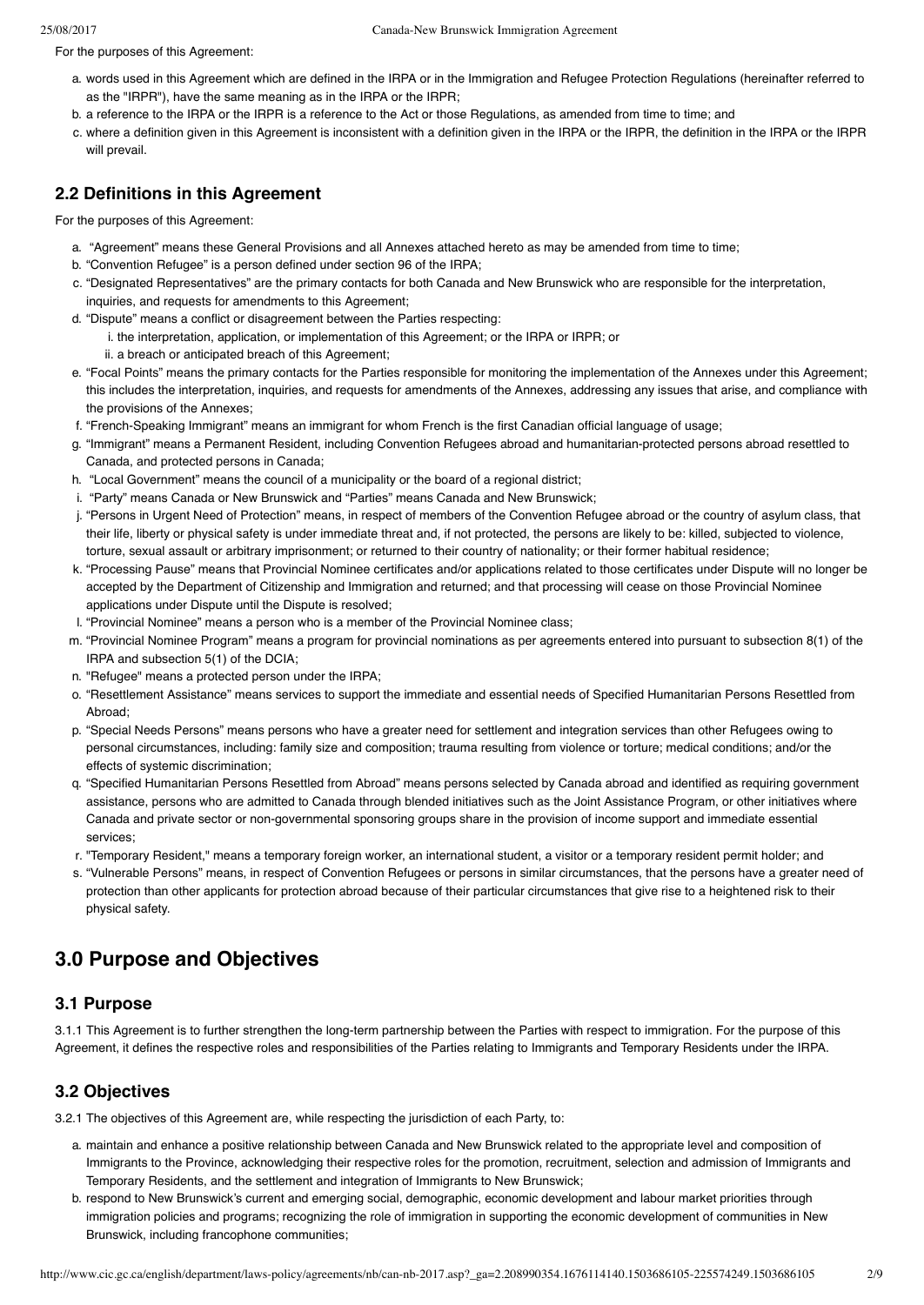- c. support the successful social and economic integration and settlement of Immigrants in New Brunswick through programs supported by appropriate, fair, equitable, predictable and ongoing provincial and federal funding;
- d. support Canada's humanitarian objectives through collaboration on issues impacting Specified Humanitarian Groups Resettled from Abroad in New Brunswick;
- e. facilitate collaboration in the development and implementation of strategies to address barriers to foreign qualification recognition and integration of Immigrants into the labour market;
- f. ensure the effectiveness and integrity of the programs of Canada and New Brunswick through enhanced cooperation in information sharing, research, and evaluation and through the respective monitoring and reporting processes of the Parties;
- g. foster effective cooperation in the promotion, attraction, and retention of French-Speaking Immigrants to continue to encourage the growth of francophone communities in New Brunswick; and
- h. facilitate good governance in relation to this Agreement.

### **3.3 Annexes**

3.3.1 Together with the General Provisions, the following Annexes form part of this Agreement:

[Annex A: Provincial Nominees \(/english/department/laws-policy/agreements/nb/can-nb-annex-a-2017.asp\);](http://www.cic.gc.ca/english/department/laws-policy/agreements/nb/can-nb-annex-a-2017.asp) and [Annex B: French-Speaking Immigrants \(/english/department/laws-policy/agreements/nb/can-nb-annex-b-2017.asp\)](http://www.cic.gc.ca/english/department/laws-policy/agreements/nb/can-nb-annex-b-2017.asp)

3.3.2 The Parties agree to negotiate in good faith and in a timely fashion, additional Annexes to this Agreement or updates to existing Annexes that reflect the broad objectives of this Agreement.

## **4.0 Immigration Planning and Programs**

4.1 Canada will establish national immigration policies and develop an annual immigration levels plan in consultation with New Brunswick and other provinces and territories, taking into consideration any joint federal-provincial-territorial approaches to immigration levels planning, and New Brunswick's immigration planning, including its social, cultural, demographic, and economic objectives.

4.2 New Brunswick will provide Canada with an annual Provincial Nominee Program plan in advance of consultations, to be considered in developing Canada's projections for Canada's immigration levels planning/projections; and consult with Canada in establishing New Brunswick's Provincial Nominee Program plan, taking into account Canada's role in national immigration policy and planning.

4.3 In developing its annual delivery plan for Canada's immigration levels plan, Canada will consult and take into consideration:

- a. New Brunswick's specific targets for Provincial Nominees and Canada's annual targets for government assisted Refugees as they relate to New Brunswick; and
- b. New Brunswick's objectives for all other classes of Permanent and Temporary Residents, where applicable.

4.4 Each year, following federal Cabinet approval of the Annual Report to Parliament on Immigration, Canada will confirm New Brunswick's nominations allocation for the following calendar year.

4.5 Canada will make all reasonable efforts to proactively manage the delivery of the immigration program to achieve the targets of New Brunswick's Provincial Nominee Program levels plan bearing in mind federal priorities.

4.6 Canada will cooperate with New Brunswick to provide opportunities to provincial staff for training, taking into account cost and resource constraints of either Party and, if required, negotiating cost-shared approaches.

4.7 New Brunswick will plan to receive a share of Refugees to be resettled in the province. While this share is not expected to exceed New Brunswick's percentage share of total immigration, the need for flexibility in responding to emerging humanitarian needs is recognized. Through collaboration with Canada, New Brunswick agrees to receive a proportion of Refugees who are:

- a. Special Needs Persons;
- b. Vulnerable Persons; or
- c. Persons in Urgent Need of Protection.

4.8 In assigning a share of Refugees to New Brunswick, Canada agrees to:

- a. take into account the potential financial and program impact on New Brunswick resulting from the variations in the share of Persons in Urgent Need of Protection, and Vulnerable and Special Needs Persons to be settled in New Brunswick; and
- b. provide notice of arrival as early as possible, ensure arrivals are spread throughout the year where practical, and work with New Brunswick to coordinate communications with the community and stakeholders.

## **5.0 Consultations and Local Government**

### **5.1 Consultation**

5.1.1 The Parties agree that consultation is necessary to help both Parties address their needs and objectives related to immigration.

5.1.2 The Parties will consult each other during the development of policies, legislation, programs or initiatives which could have a significant impact, fiscal or otherwise, on the operation of this Agreement, on New Brunswick's immigration related plans and priorities, or on Canada's immigration system. This includes, but is not limited to: Canada's immigration policy and immigration projections; identified issues in shared immigration planning, information sharing and bilateral international arrangements. Where applicable, the Department of Citizenship and Immigration will determine whether changes proposed by New Brunswick conform to the provisions within the IRPA and the IRPR.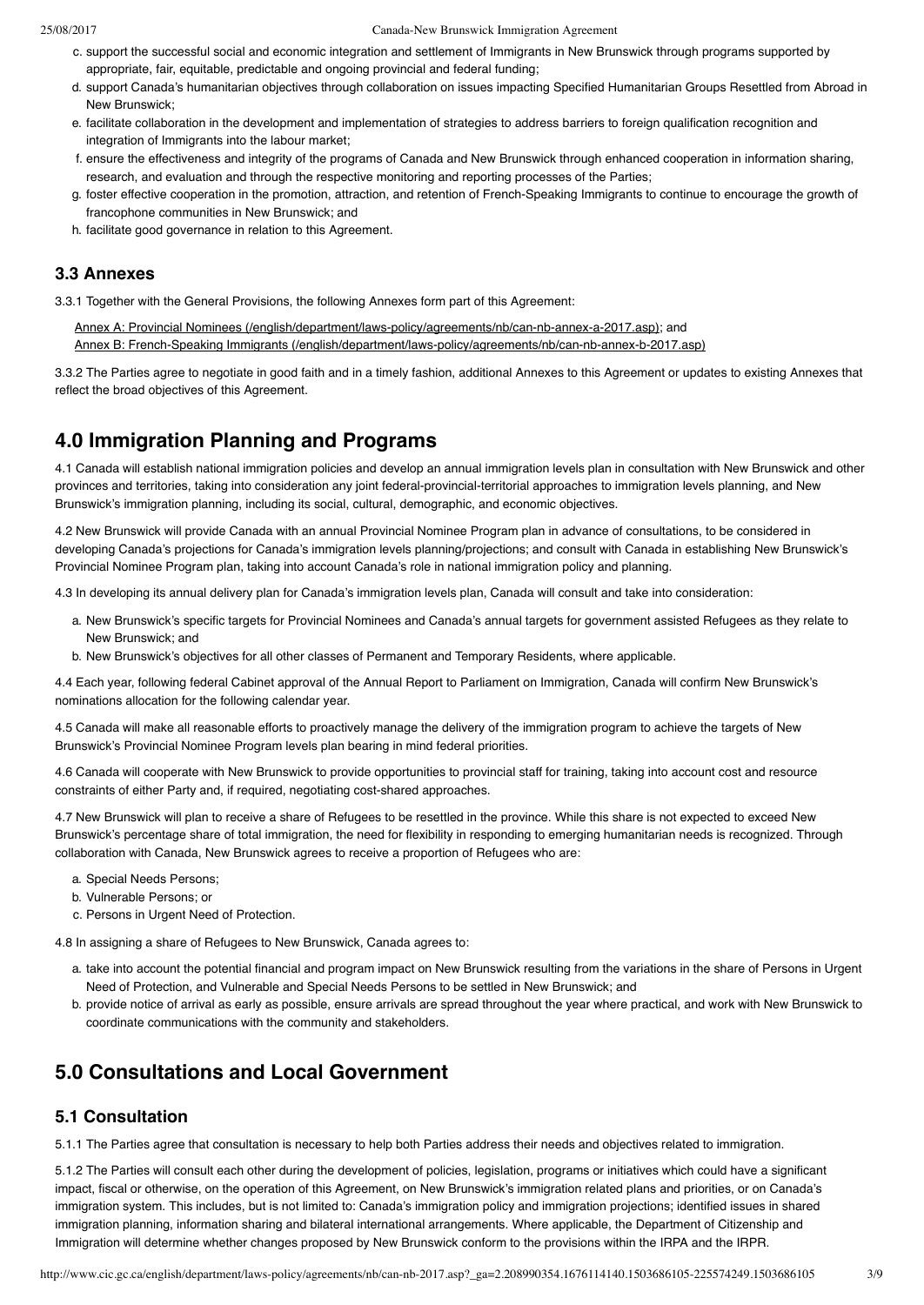5.1.3 New Brunswick agrees to consult with francophone communities in New Brunswick with respect to immigration matters in areas which include, but are not limited to, recruitment activities and the planning and delivery of settlement and integration services.

5.1.4 New Brunswick will participate in multilateral consultation processes associated with developing or promoting national immigration initiatives.

5.1.5 The Parties will consult on the development and implementation of national measures to recognize immigration representatives. Canada recognizes New Brunswick's right to develop and implement its own measures consistent with provincial jurisdiction and federal legislation.

### **5.2 Local Government**

5.2.1 The Parties agree that Local Governments play an important role in attracting and retaining newcomers, in supporting the successful settlement and integration of Immigrants in New Brunswick and in ensuring that communities are welcoming and inclusive.

5.2.2 The Parties agree to cooperate in working with Local Governments in New Brunswick to explore issues related to their respective interests in immigration and to pursue opportunities related to communities' interests in immigration.

## **6.0 Promotion and Recruitment**

6.1 The Parties will share roles and responsibilities in the planning and implementation of immigration promotion and Immigrant recruitment activities abroad, recognizing Canada's responsibility for coordinating such activities on a national level and New Brunswick's interest in immigration to meet its social, cultural, demographic, and economic objectives.

6.1.1 The Parties agree, subject to resource constraints, to co-operate in the promotion and recruitment of Immigrants and Temporary Residents, including Provincial Nominees and temporary foreign workers, by working together in the following areas:

- a. New Brunswick will provide Canada with New Brunswick's annual Provincial Nominee levels plan and objectives and Canada will ensure that Department of Citizenship and Immigration offices abroad are informed about New Brunswick's plan and objectives; and
- b. New Brunswick will endeavour to provide Canada with information regarding the province's demographic, educational, labour market and other needs, and Canada will endeavour to provide information to New Brunswick about optimum recruitment opportunities through Department of Citizenship and Immigration offices abroad in order to meet New Brunswick's immigration needs.

6.1.2 In furtherance of the objectives of this Agreement, New Brunswick may undertake recruitment initiatives including:

- a. development of promotional materials describing the nature and quality of life in New Brunswick;
- b. provision of information on a New Brunswick-maintained website to prospective Immigrants who intend to reside and work in New Brunswick;
- c. preparation of information for staff working in Department of Citizenship and Immigration offices abroad to assist in identifying promotion and recruitment opportunities;
- d. consultation with representatives of francophone communities in New Brunswick;
- e. consultation with regional and community representatives; and
- f. targeted promotion to Temporary Residents present in New Brunswick (international students, temporary workers and visitors).

6.1.3 Canada agrees to make efforts, where possible, to assist New Brunswick to identify prospective Immigrants and Temporary Residents to fulfill New Brunswick's targets in its labour market strategy and levels plan as agreed upon by both Parties, subject to operational and resource constraints. This includes:

- a. providing information to potential applicants in permanent and temporary streams through Canada's immigration-related websites, in order to direct them to visit the New Brunswick website;
- b. displaying Government of New Brunswick promotional material provided by New Brunswick, where practical, at selected Department of Citizenship and Immigration offices abroad;
- c. supporting provincially initiated missions to attract Immigrants within the limits of mission resources;
- d. inviting New Brunswick to participate in promotional exercises with Department of Citizenship and Immigration staff abroad to communicate the province's specific needs and opportunities; and
- e. assisting New Brunswick in identifying overseas labour market and demographic information as available, to assist in niche market recruitment.

6.1.4 New Brunswick may enter into agreements with third parties for the purposes of promotion and recruitment and in so doing will:

- a. require third parties to respect the terms and conditions of this Agreement; and
- b. advise Canada of such agreements.
- 6.1.5 Subject to section 6.1.4, this Agreement does not preclude either Party from undertaking promotion and recruitment activities independently.

6.1.6 New Brunswick will consult with the Department of Citizenship and Immigration before entering into any agreement or arrangement with another entity where that agreement or arrangement may result in policy changes that would have a material effect on this Agreement.

## **7.0 Selection and Inadmissibility**

7.1 Recognizing that, in accordance with the IRPA and the IRPR, Canada has responsibility for:

- a. determining federal objectives relating to immigration;
- b. establishing selection criteria and selecting foreign nationals, taking into account the role of New Brunswick in nominating Provincial Nominees;
- c. determining Refugee status;
- d. prescribing classes of Permanent Residents and Temporary Residents; and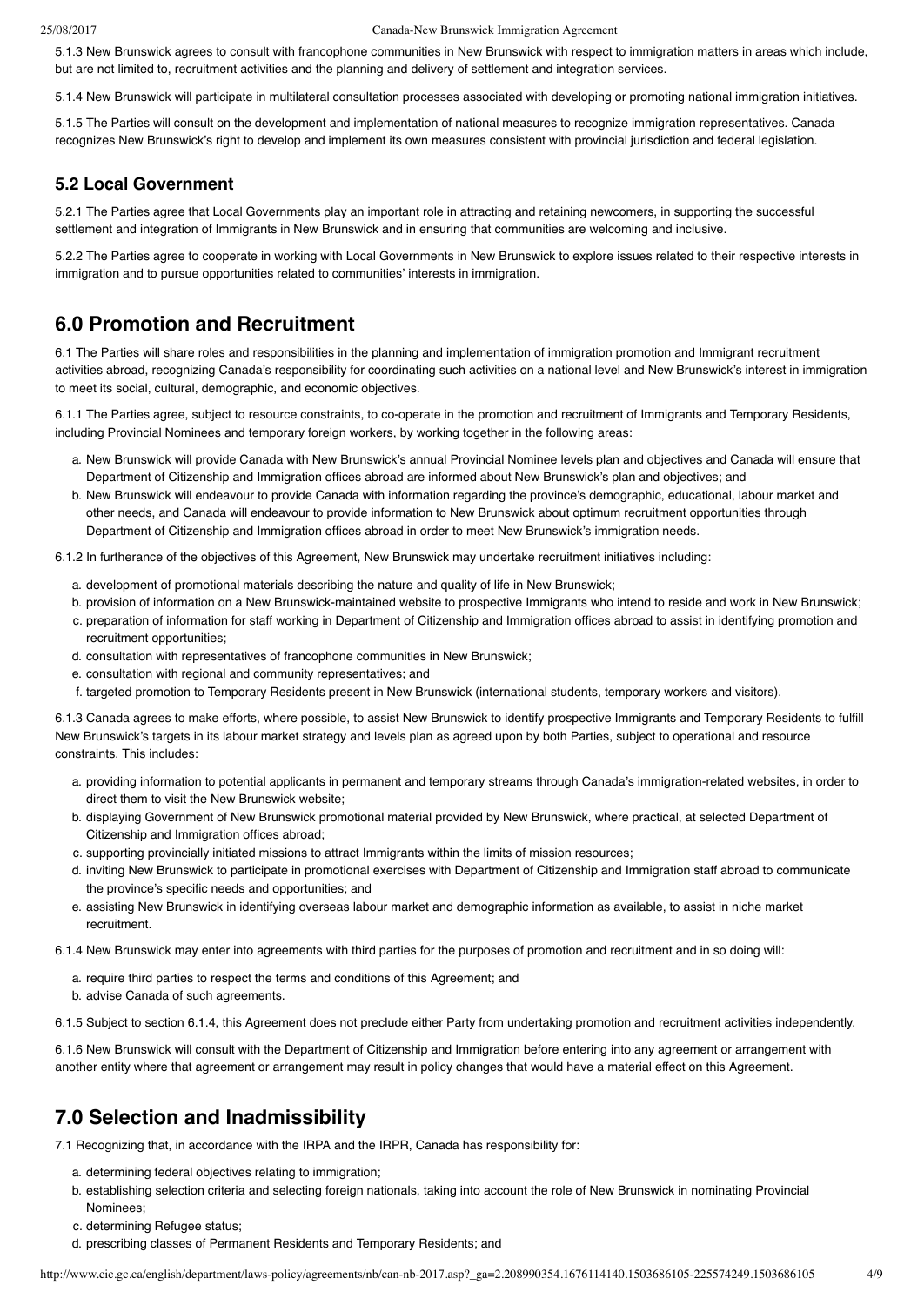e. defining and determining which persons are inadmissible to Canada.

7.2 New Brunswick's authority to nominate Provincial Nominees is established under Annex A of this Agreement.

7.3 New Brunswick will be consulted and have the opportunity to provide input on selection and policies, taking into account the specific goals of and unique conditions in the province, the need to maintain national standards, and resource constraints of Canada.

7.4 New Brunswick will be responsible for the assessment and nomination of Provincial Nominees. Canada will respect the nomination decision of New Brunswick insofar as nominations are consistent with: the IRPA, the IRPR or any successor legislation and regulations, national immigration policy, the terms of this Agreement and the eligibility criteria set out by New Brunswick.

7.5 Subject to applicable Federal or Provincial legislation relating to the protection of privacy, Canada may notify New Brunswick in cases where an application has been made for a visitor visa where the applicant is applying to come to Canada for the distinct purpose of receiving medical care and where the applicant may potentially be assessed as medically inadmissible to Canada.

7.6 Canada has the sole authority to decide whether persons who are determined to be medically inadmissible should be permitted to come to or remain in Canada and may issue a Temporary Resident Permit where an officer determines it is justified.

7.7 Subject to applicable Federal or Provincial legislation relating to the protection of privacy, Canada may consult New Brunswick on medically inadmissible cases in or destined for New Brunswick in instances where Canada is considering issuance of a Temporary Resident permit. New Brunswick may make recommendations on whether a Temporary Resident permit should be issued in these cases.

7.8 Where New Brunswick does not require section 7.5 or 7.7 notification or consultations for specified groups of medically inadmissible cases, New Brunswick shall provide notice in writing to Canada.

## **8.0 Settlement, Integration and Refugee Resettlement**

8.1 The Parties are committed to facilitating the full participation of Immigrants and Refugees in the social, cultural, economic, and civic spheres of Canadian society.

8.2 The Parties will work together to develop a settlement Memorandum of Understanding based on the Federal-Provincial-Territorial Multilateral Framework for Bilateral Settlement Partnership to Support Newcomer Integration.

8.3 Canada will work with New Brunswick to support better recognition of the foreign qualifications, skills and work experience of Permanent Residents and their more rapid integration into the labour market.

8.4 The Parties will coordinate their efforts to support the successful settlement and integration of Refugees, particularly with regard to reception, health, education and social services.

8.5 Canada will collaborate and consult with New Brunswick regarding the allocation and integration of Refugees to the Province, particularly government-assisted refugees, taking into consideration all New Brunswick communities with the capacity to settle an increased number of Refugees.

## **9.0 Multiculturalism**

9.1 The Parties recognize the importance of an inclusive, diverse and cohesive society which may be advanced through the principles of multiculturalism.

## **10.0 Citizenship**

10.1 The Parties will work together to promote full participation of Immigrants in New Brunswick communities and Canadian society, respecting Canada's jurisdiction over citizenship matters and Canada's responsibility for determining statutory requirements related to obtaining Canadian citizenship under the Citizenship Act.

## **11.0 Implementation**

### **11.1 Governance**

11.1.1 The Agreement Management Committee (AMC) will oversee the implementation of this Agreement, including discussion and exchange of information, Dispute management and resolution, managing collaborative programs, and making decisions or recommendations, as appropriate, on matters pertaining to this Agreement. The AMC is the forum for raising new immigration issues not addressed in this Agreement.

11.1.2 The AMC, with two Co-Chairs, the Assistant Deputy Minister, Population Growth, Labour and Planning Division, New Brunswick Department of Post-Secondary Education, Training and Labour, and the Assistant Deputy Minister, Strategic and Program Policy, Department of Citizenship and Immigration, or their designates where mutually agreed upon, will be established to oversee implementation of this Agreement. Other members of the AMC shall include Local, Regional and National Headquarters Department of Citizenship and Immigration officials; and, as appropriate, representatives of other federal departments and provincial ministries responsible for programs and services related to immigration.

11.1.3 The AMC will meet face-to-face or by teleconference once annually, alternating between Ottawa and New Brunswick. The purpose of these meetings will be to engage in broad discussions relating to the overall management of this Agreement and innovative approaches to addressing immigration matters.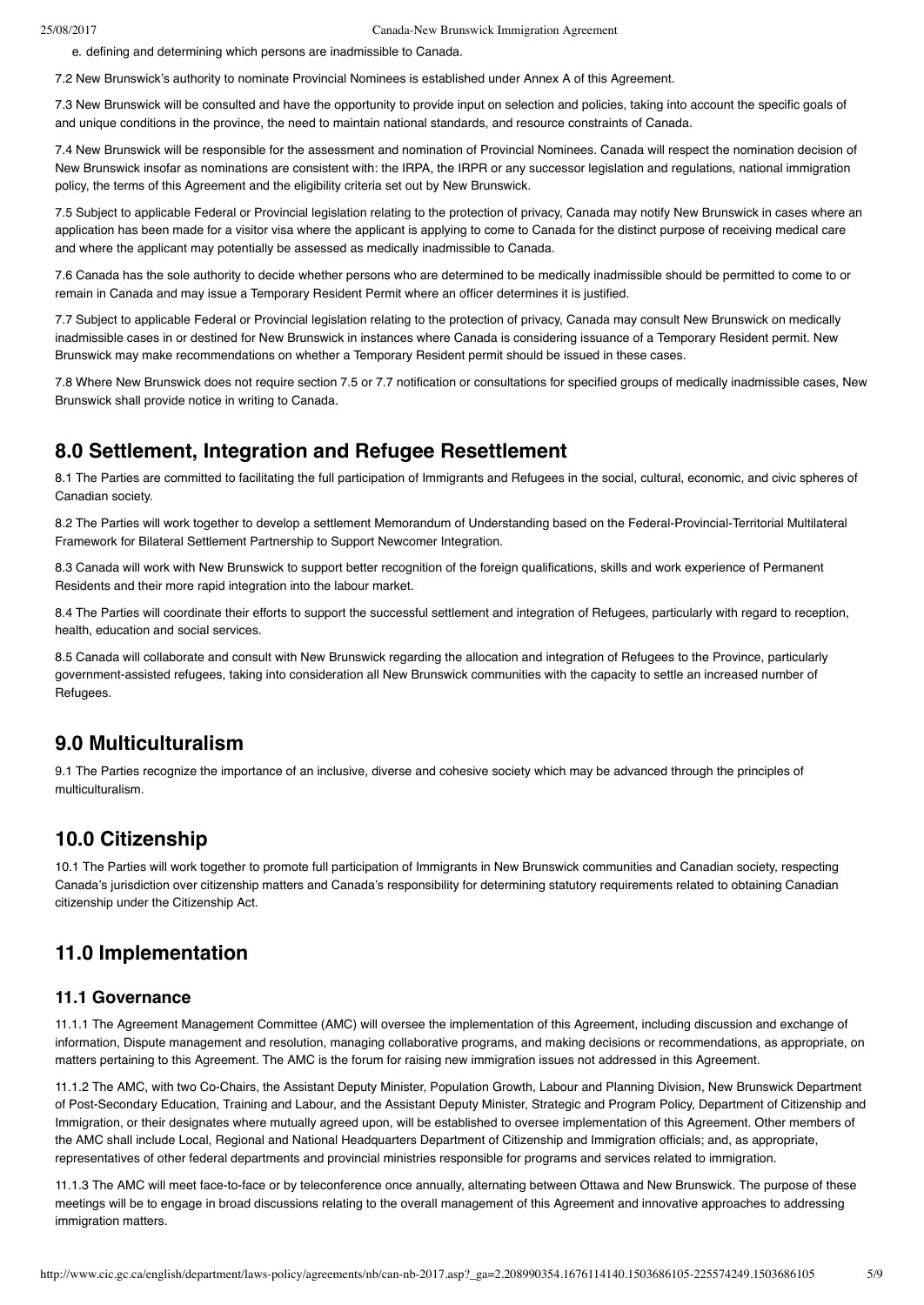11.1.4 The AMC may establish federal-provincial ad hoc groups or sub-committees, with third party participation if appropriate, for the purpose of implementing this Agreement.

### **11.2 Multilateral Forums**

11.2.1 Nothing in this Agreement is intended to preclude the Parties from fully participating in multilateral forums. Decisions made in the multilateral forums will not supersede the terms agreed upon in this Agreement.

### **11.3 Dispute Management and Resolution Process**

11.3.1 The Parties are committed to working together to implement this Agreement.Both Parties are committed to respect and support the objectives and principles of the IRPA and share the following objectives:

- a. to prevent Disputes;
- b. to work together to minimize Disputes;
- c. to identify Disputes quickly and to resolve them expeditiously, at the lowest officials level possible, in a fair, open and transparent manner; and d. to resolve Disputes in a non-adversarial, collaborative and informal manner whenever possible.

11.3.2 In the case of a Dispute or disagreement under this Agreement, the Designated Representatives will attempt to resolve the matter through information sharing, communications and informal discussions. In the event that the Designated Representatives are unable to resolve the Dispute expeditiously, it will be referred to the AMC Co-Chairs, accompanied by relevant facts and steps taken to reach resolution. Such procedures will provide equal opportunities for representation by each Party, establish clear time limits, and ensure clarity for the implementation of final decisions. Further, in the event resolution is not reached within thirty (30) days of being raised with the AMC Co-Chairs, the Parties will jointly determine next steps.

11.3.3 Either Party may refer the matter to the Deputy Ministers by providing him/her with a written notice.

11.3.4 Both Parties will exchange relevant information regarding the Dispute and engage in bilateral discussions in an attempt to clarify and resolve the Dispute. Deputy Ministers will:

- a. provide equal opportunities for representation by each Party;
- b. attempt to resolve Disputes within thirty (30) days; and
- c. ensure clarity for the implementation of final decisions.

11.3.5 Should the Dispute be resolved, Deputy Ministers will oversee drafting of a short report identifying the issues that have been resolved, specific actions and timelines required to implement the resolution.

11.3.6 If Deputy Ministers are unable to resolve the Dispute within thirty (30) days from the date of its referral to them, they will determine the appropriate course of action for its resolution, including elevating the Dispute to Ministers.

11.3.7 Ministers will provide advice and direction to their officials on an appropriate course of action to resolve the Dispute.

11.3.8 This Dispute management process shall not in any way limit the final authority of the Minister of Citizenship and Immigration respecting decisions to interpret and administer the IRPA or the IRPR.

### **11.4 Information Sharing**

11.4.1 The Parties share a mutual interest in:

- a. sharing information in order to meet the needs of Immigrants, including prospective Immigrants, Refugees and Temporary Residents;
- b. ensuring policies and programs are informed by research, and statistical reports; and
- c. supporting policies, strategies and programs through information sharing.

11.4.2 Information sharing under this Agreement is governed by the separate Memorandum of Understanding Concerning Information Sharing Between Canada and New Brunswick.

11.4.3 Information sharing under this Agreement involving other departments and ministries will be governed by separate information sharing arrangements.

11.4.4 The Parties agree to promote immigration research, to consult annually on research priorities and planned research activities, and to cooperate on common research initiatives as appropriate.

### **11.5 Program Integrity**

11.5.1 The Parties are responsible for ensuring the integrity of their respective programs, including but not limited to activities such as:

- a. sharing information and intelligence related to program developments overseas and within Canada, including immigration trends and analysis;
- b. conducting and disseminating research, and identifying knowledge gaps related to immigration priorities;
- c. establishing mutual reporting arrangements;
- d. working collaboratively with other agencies, as required, to address issues relating to inadmissibility, including anti-fraud activities;
- e. investigating potential program abuse to ensure ongoing rigour and confidence in the immigration program; and
- f. conducting program evaluations.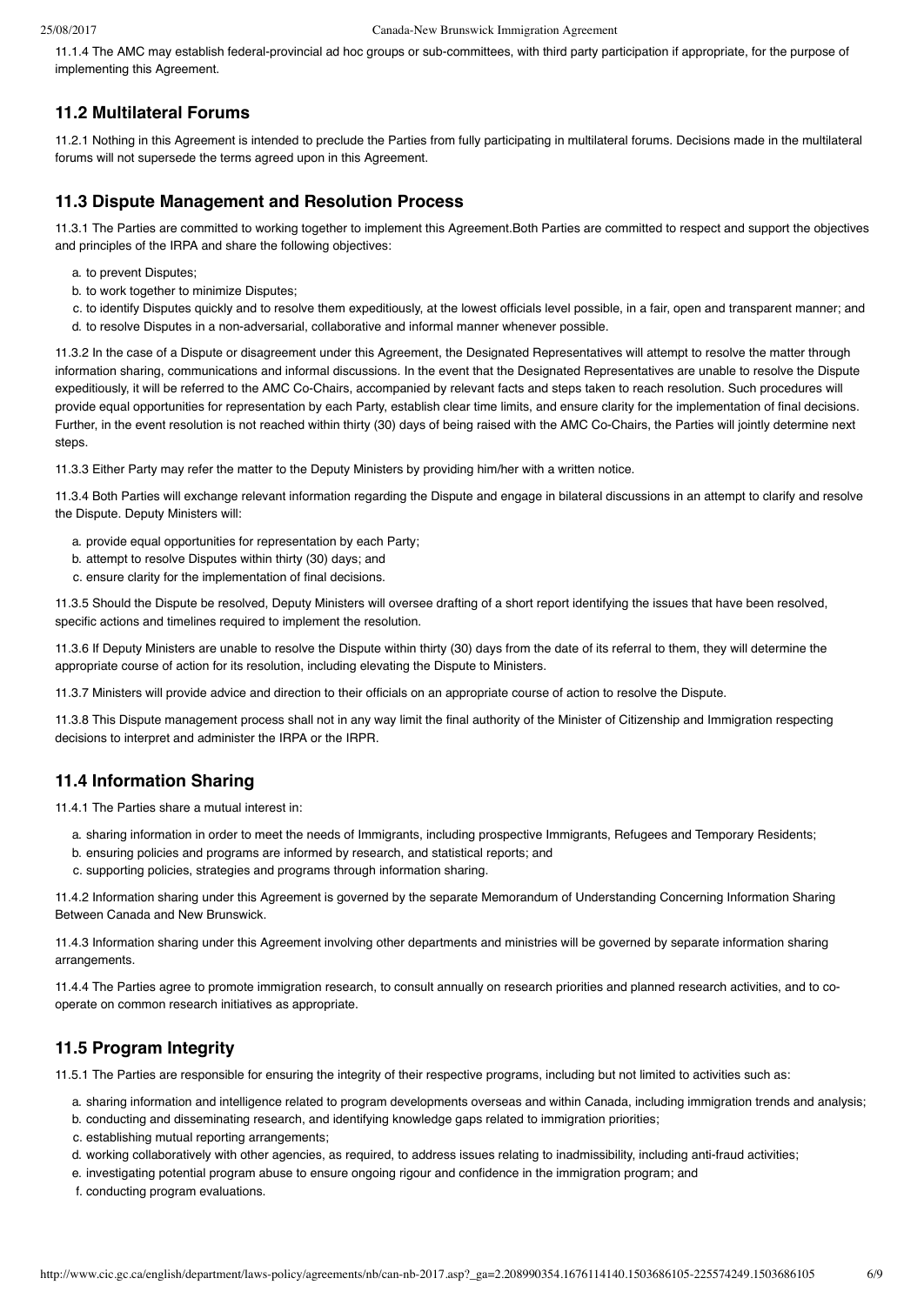11.5.2 The Parties recognize the importance of evaluating the programs, policies and initiatives that are implemented under this Agreement in order to design, or improve the design, of policies, programs and initiatives, and to assess policy or program relevance and effectiveness, impacts both intended and unintended, and alternative ways of achieving expected results.

11.5.3 Annex A establishes the evaluation and audit requirements specific to the program discussed in the Annex and the corresponding accountabilities of the Parties.

11.5.4 In addition to the requirements specified in each Annex, the Parties agree to:

- a. exchange, on an annual basis, evaluation plans that outline the planned evaluations for activities under this Agreement;
- b. exchange, when developed or updated, evaluation frameworks/performance measurement strategies for activities under this Agreement;
- c. exchange, upon their completion, the reports of all evaluations that pertain to activities under this Agreement; and
- d. participate in national evaluations upon the agreement of both Parties.

### **11.6 Communication**

11.6.1 The Parties agree that Canadians have a right to transparency and public accountability, which is facilitated through the provision of full information about the benefits of this Agreement.

11.6.2 Any announcement related to activities jointly undertaken by the Parties will ensure that communications material reflects the graphic guidelines of both orders of government (including the word mark for the Government of Canada) and be available in both of Canada's official languages. Canada will assume responsibility for translation of joint communications products.

### **11.7 Term and Amendments**

11.7.1 The French and English language versions of this Agreement are equally authoritative.

11.7.2 The Parties agree to review the effectiveness of this Agreement no later than twelve (12) months prior to expiry.

11.7.3 Upon mutual consent of both Parties in writing, the term of this Agreement can be extended at any time prior to its expiry, subject to any required approval or authorization including the approval of the Governor-in-Council.

11.7.4 This Agreement may be amended by the mutual written consent of the Parties, subject to any required approval or authorization, including the approval of the Governor-in-Council at the Canada level, or Lieutenant Governor in Council at the New Brunswick level.

11.7.5 Either Party may terminate this Agreement at any time by providing at least twelve (12) months' notice in writing to the other Party. Upon notice of termination, the AMC will negotiate a transition strategy.

11.7.6 Specific arrangements for duration, amendments and termination as detailed in any Annex to this Agreement take precedence over sections 11.7.3, 11.7.4, 11.7.5, and 11.7.10. The termination of an Annex to this Agreement does not affect the continuation of the General Provisions. Similarly, the termination of the General Provisions does not affect the continuation of an Annex and all provisions of this Agreement necessary to give full force and effect to the intent that the Annexes will survive termination of this Agreement where that Annex is not also terminated.

11.7.7 In keeping with the purpose and objectives of this Agreement, Canada will be open and transparent concerning agreements reached with other provinces and territories respecting immigration. Upon request by New Brunswick, Canada will negotiate amendments to this Agreement in order to afford similar treatment to New Brunswick, taking into consideration the different needs and circumstances of New Brunswick.

11.7.8 The commitments pursuant to this Agreement will not be interpreted by either Party to impose legal, financial or other obligations beyond whatever specific arrangements and conditions are already in operation or are mutually agreed upon.

11.7.9 This Agreement may be entered into by each Party signing a separate copy of this Agreement (including a photocopy, facsimile or electronic submission) and delivering it to the other Party, each of which when taken together, shall constitute an original Agreement.

11.7.10 This Agreement will take effect when signed by the last of the Parties to do so and will be valid for five (5) years.

11.7.11 Upon signature of this Agreement by the last of the Parties to this Agreement, the 2005 Canada-New Brunswick Agreement on Provincial Nominees is terminated and replaced by Annex A to this Agreement.

## **12.0 Notices**

12.1 Any notice to be delivered under this Agreement should be sent to the Party concerned as follows, as well as to the Parties' Designated Representatives:

### **Address for notice to Canada**

Deputy Minister Immigration, Refugees and Citizenship Canada 365 Laurier Avenue West Ottawa, Ontario K1A 1L1

#### **Address for notice to New Brunswick** Deputy Minister

Post-Secondary Education, Training and Labour 470 York Street Fredericton, New Brunswick E3B 3P7

12.2 Either Party may from time to time change a Designated Representative by giving notice in accordance with this Agreement.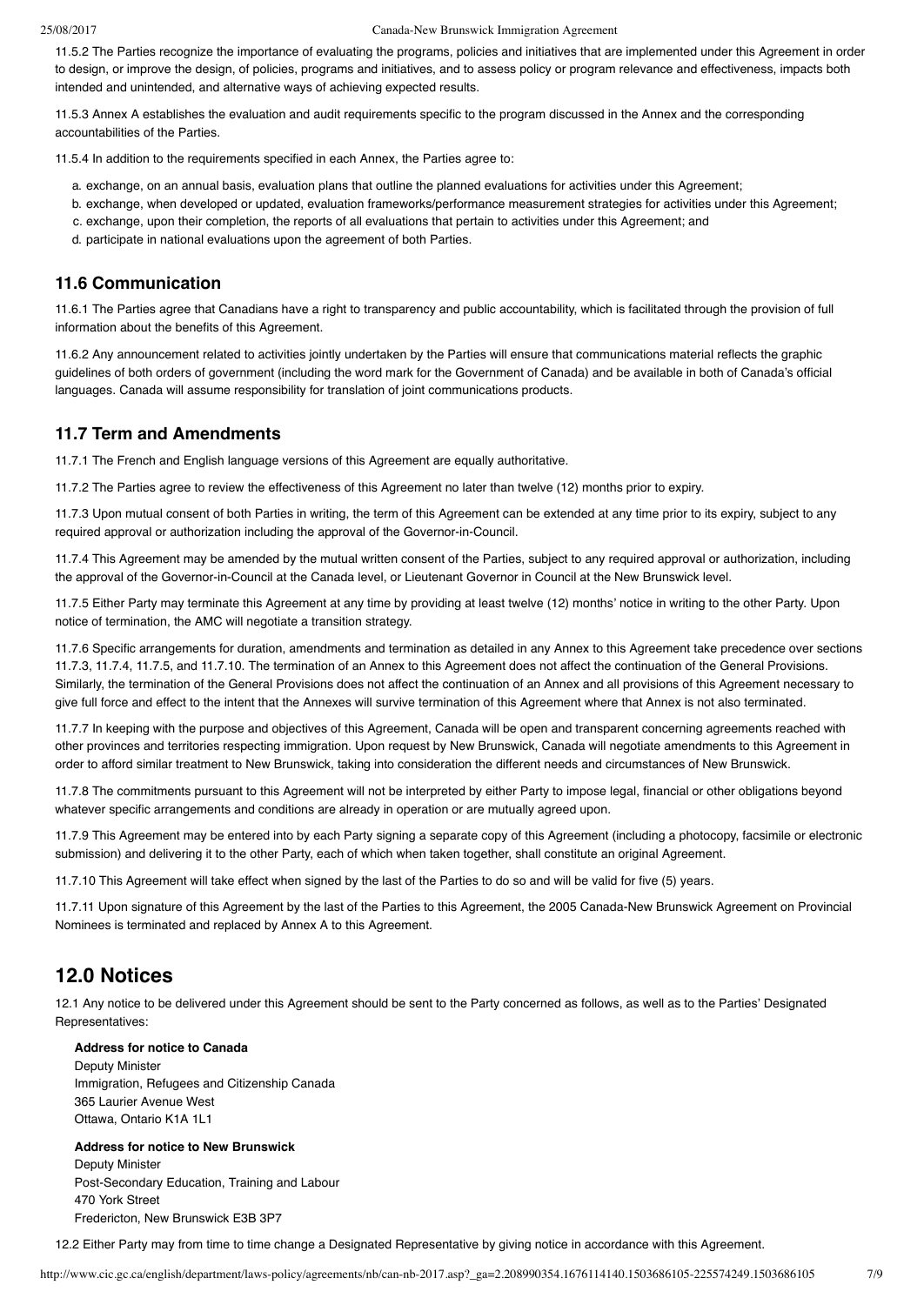12.3 Any notice, information or document provided for under this Agreement may be delivered or sent by letter, electronic mail or facsimile, postage or other charges prepaid. Any notice that is delivered will be deemed to have been received on delivery; any notice sent by electronic mail or facsimile will be deemed to have been received one working day after having been sent; and any notice mailed will be deemed to have been received eight (8) calendar days after being mailed.

**IN WITNESS WHEREOF** this Agreement has been signed by the Parties on the dates written below.

### **FOR THE GOVERNMENT OF CANADA**

[Witness]

[Date]

The Honourable Ahmed Hussen Minister of Citizenship and Immigration

### **FOR THE GOVERNMENT OF NEW BRUNSWICK**

[Witness]

[Date]

The Honourable Donald Arseneault Minister, Post-Secondary Education, Training and Labour

#### **Also in this topic**

- [Temporary public policy \(/english/department/laws-policy/tibet.asp\)](http://www.cic.gc.ca/english/department/laws-policy/tibet.asp)
- [Express Entry \(/english/immigrate/express/express-entry.asp\)](http://www.cic.gc.ca/english/immigrate/express/express-entry.asp)
- [Agreements \(/english/department/laws-policy/agree.asp\)](http://www.cic.gc.ca/english/department/laws-policy/agree.asp)

### **Date Modified:**

2017-03-31

| Our mandate (/english/department/mission.asp)                                                 |
|-----------------------------------------------------------------------------------------------|
| What we do (/english/department/what.asp)                                                     |
| Acts and regulations (/english/department/acts-regulations/index.asp)                         |
| Corporate initiatives (/english/about_us/mandate/initatives.asp)                              |
| Service declaration (/english/department/service-declaration.asp)                             |
| Policies, operational instructions and agreements (/english/department/laws-policy/index.asp) |
| Sustainable development (/english/department/rpp/sd.asp)                                      |
| Citizenship Commission (/english/department/commission/index.asp)                             |
| Foreign Credentials Referral Office (/english/department/fcro/index.asp)                      |
| Passport Canada (/english/department/passport/index.asp)                                      |
| The Minister (/english/department/minister/index.asp)                                         |
| The Deputy Ministers (/english/department/minister/deputies.asp)                              |
| Partners and service providers (/english/department/partner/menu-partners.asp)                |
| Reports and statistics (/english/about_us/reports.asp)                                        |
| Publications and manuals (/english/resources/publications/index.asp)                          |
| Transparency for IRCC (/english/transparency.asp)                                             |